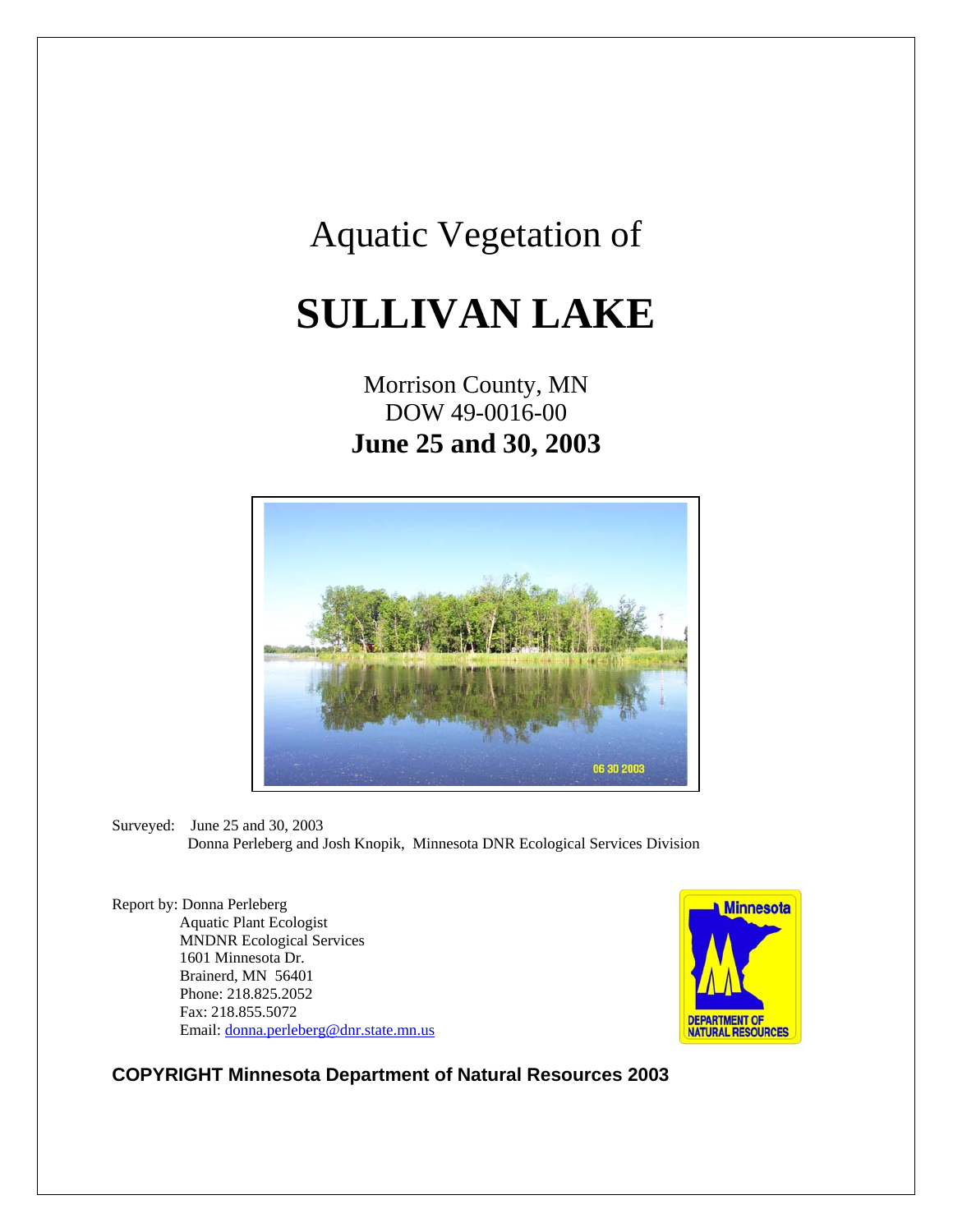## **Introduction**

Sullivan Lake is located in Morrison County of north-central Minnesota, three miles northeast of the town of Harding and about nine miles southwest of Mille Lacs Lake, at the north end of the Mississippi River-Sartell Watershed (Figure 1). The Platte River flows through the lake and provides a broad connection to Platte Lake. Sullivan Lake is approximately 1221 acres in area with a maximum depth of 57 feet. The shoreline is mostly developed except for the wetlands on the north shore (Figure 2). Sullivan Lake is described as mesotrophic with a mean summer Secchi Disk reading of about eight feet (MPCA 2003).

#### Vegetation Survey Objectives

The goals of the 2003 Point Intercept vegetation survey of Sullivan Lake include:

- 1) Estimate the maximum depth of rooted vegetation
- 2) Estimate the percent of the littoral zone occupied by rooted vegetation
- 3) Record the aquatic plant species that occur in the lake
- 4) Collect quantitative estimates of species abundance
- 5) Develop distribution maps for the common species

In addition to the Point-Intercept Survey, DNR Fisheries staff mapped areas of developed shoreline where curly leaf pondweed formed surface mats*.* 

Data from the 2003 vegetation surveys can be used to monitor annual changes in the native and exotic plant species composition and will be used to guide vegetation management decisions.

### **Methods**

A Point-Intercept vegetation survey of Sullivan Lake was conducted on June 25 and 30, 2003 following the methodology described by Madsen (1999). Sample points were established within the lake zone from shore to the 30 foot water depth using a 125 meter by 125 meter grid. This resulted in a total of 237 sample points but only 215 sample points occurred within the vegetated zone from shore to the 25 foot depth (Figure 3). Sample points that fell on land or in water depths greater than 25 feet were not included in the calculations.

A Trimble GeoExplorer 3 GPS unit was used to navigate the boat to each sample point. One side of the boat was designated as the sampling area. At each site, water depth was recorded using a measured stick in water depths less than eight feet and an electronic depth finder in water depths greater than eight feet. The surveyor recorded any plant species within a one meter squared sample site at the pre-designated side of the boat. A double-headed, weighted garden rake, attached to a rope was used to survey vegetation not visible from the surface. If curly leaf pondweed was present at a site, surveyors recorded whether or not it formed surface mats at that site. Nomenclature followed Crow and Hellquist (2000). Voucher specimens were collected for selected species.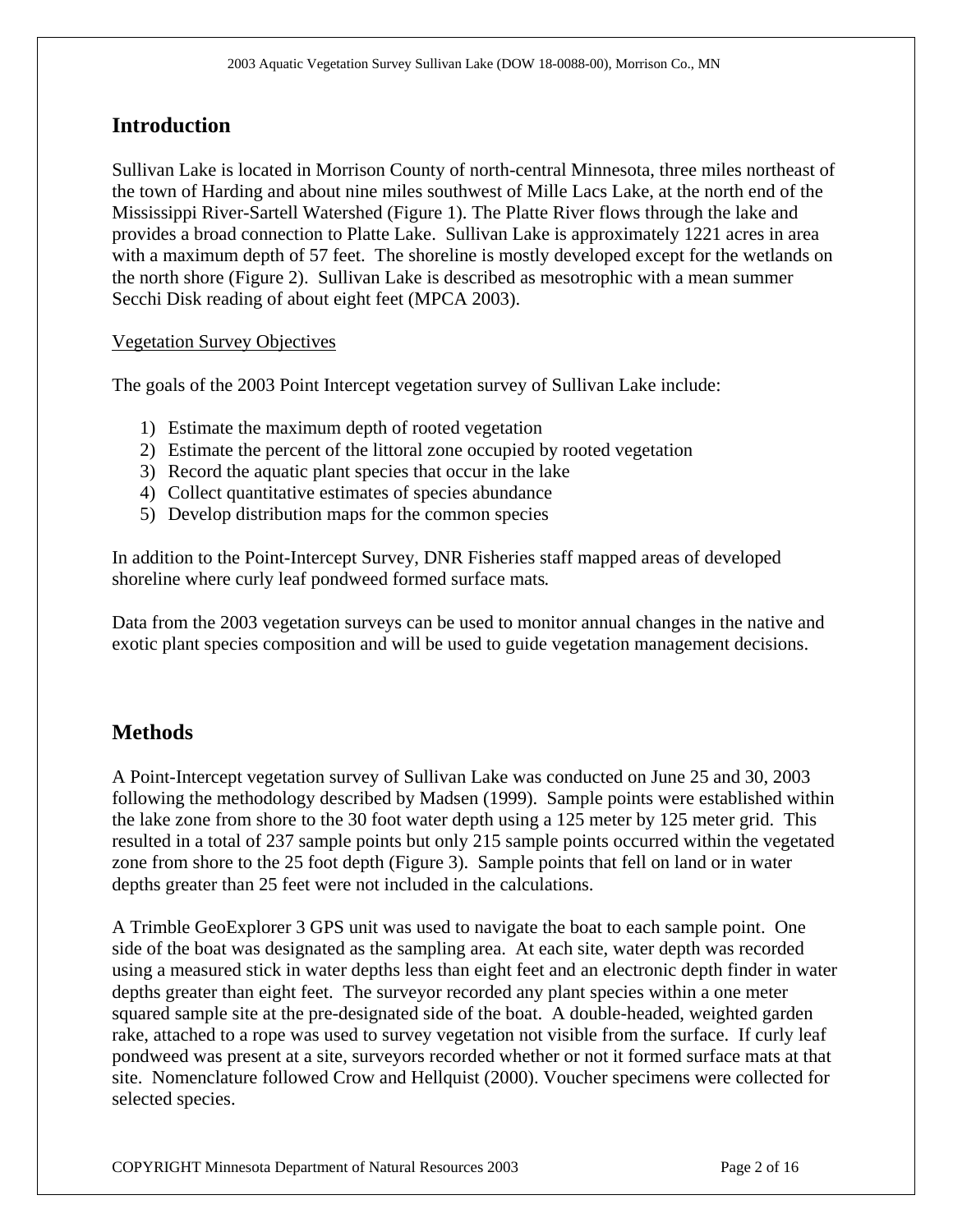Data were entered into an Excel database spreadsheet and frequency of occurrence was calculated for each species as the number of sites in which a species occurred divided by the total number of sample sites. Sampling points were grouped by water depth and separated into five depth zones for analysis: 0 to 5 feet, and 6 to 10 feet, 11 to 15 feet, 16 to 20 feet and 21 to 25 feet.

## **Results**

#### Maximum rooting depth and percent of lake with vegetation

A secchi disk reading for Sullivan Lake was recorded as 13 feet on June 25, 2003 and as eight feet on June 30, 2003. Rooted vegetation was found to a maximum depth of 22 feet and within the zone from shore to the 25 foot depth, vegetation was found in 77% of the sample sites. Vegetation was most often found in water depths less than 16 feet (Figure 4). From the 16 foot depth to the 25 foot depth, only seven to eight percent of the sample sites contained vegetation (Figure 4).

#### Species composition

A total of 33 native and one non-native aquatic plant species were recorded in Sullivan Lake during the 2003 survey (Table 1). This survey focused on in-lake vegetation and the majority (20) of the species found were submerged. Submerged species accounted for 84% of all vegetation found (Figure 5) and the community was dominated by the non-native curly leaf pondweed (*Potamogeton crispus*).

[Curly-leaf pondweed](http://www.dnr.state.mn.us/aquatic_plants/submerged_plants/curlyleaf_pondweed.html) (*Potamogeton crispus*) was found in 27% of all sample points (Table 1) and accounted for 14% of all vegetation recorded (Figure 5). Other common submersed species included [flat-stem pondweed](http://www.dnr.state.mn.us/aquatic_plants/submerged_plants/narrowleaf_pondweeds.html) (*Potamogeton zosteriforms*)(18% frequency), [largeleaf pondweed](http://www.dnr.state.mn.us/aquatic_plants/submerged_plants/broadleaf_pondweeds.html) (*Potamogeton amplifolius*) (17%), Robbin's pondweed (*Potamogeton robbinsii*) (17%), whitestem pondweed (*Potamogeton praelongus*) (14%) and variable pondweed (*Potamogeton gramineus*) (11%) (Table 1). All other submerged taxa occurred at frequencies of less then 10%.

Emergent taxa accounted for 10% of all vegetation found within sample points (Figure 5) and common species included [wild rice](http://www.dnr.state.mn.us/aquatic_plants/emergent_plants/wildrice.html) (*Zizania palustris*) (9% frequency), [hardstem bulrush](http://www.dnr.state.mn.us/aquatic_plants/emergent_plants/bulrushes.html) (*Scirpus acutus*) (9%) and spikerush (*Eleocharis* sp.) (5%) (Table 1).

Floating leaf species, made up 3% of the plant community sampled and common species were [yellow waterlily](http://www.dnr.state.mn.us/aquatic_plants/floatingleaf_plants/spatterdock.html) (*Nuphar variegata*) (4% frequency) and [white waterlily](http://www.dnr.state.mn.us/aquatic_plants/floatingleaf_plants/white_water_lily.html) (*Nymphaea odorata*) (2%) (Table 1). The remaining 3% of the plant community sampled was made up of freefloating species, or [duckweeds](http://www.dnr.state.mn.us/aquatic_plants/floatingleaf_plants/duckweeds.html) (Table 1).

#### Distribution by water depth

Species richness, or the number of species per sample point, was highest in the shore to five foot depth zone where the mean number of species per sample point was three. The shallow north bay had the highest species richness, where as many as nine species were found in some sample points (Figure 6). Species richness decreased with increasing water depth.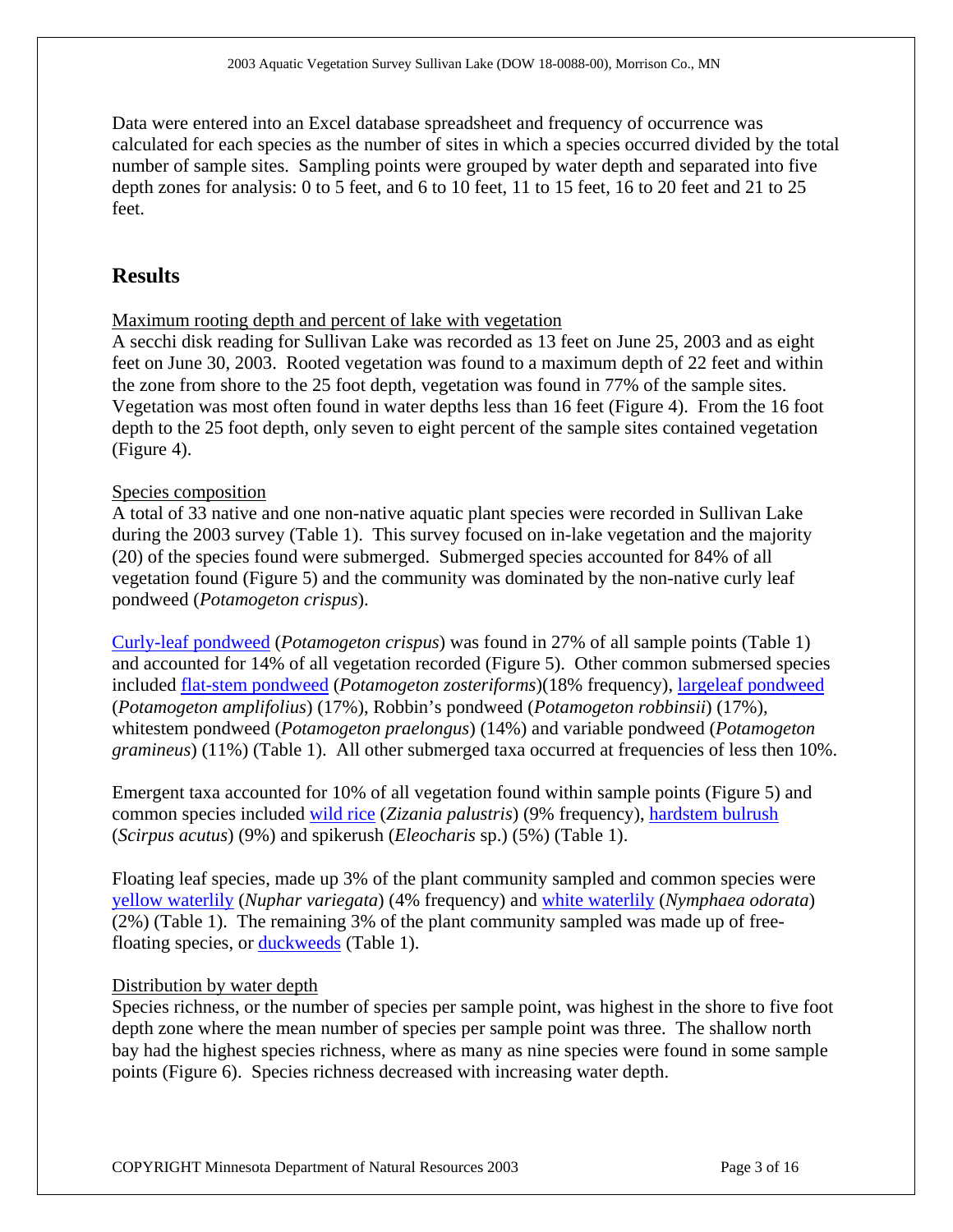Emergent, free-floating (duckweeds) and floating-leaf species were restricted to water depths of eight feet and less and were primarily found in the shallow northern bay (Figure 7). Wild rice, hardstem bulrush, spikerush, waterlilies, and duckweeds were most abundant in depths less than 6 feet where they each occurred at a frequency of at least 20% (Figure 8). These species also occurred in the 6 to 10 foot depth zone but their frequencies were reduced to less than 10% (Figure 8).

Submerged species occurred at all depths from shore to 22 feet but the majority of submerged species were found in water depths of ten feet and less (Figure 9). Curly leaf pondweed was the dominant species in the shore to 5 foot zone, where it occurred at a frequency of 23%, and the 11 to 15 foot zone, where it reached a maximum frequency of 71%. Within the 11 to 15 foot zone, curly leaf formed dense mats that reached the water surface, particularly in depths of eight to 13 feet (Figure 10). Curly leaf was not found in depths greater than 15 feet.

Native pondweeds such as flatstem pondweed, largeleaf pondweed, Robbin's pondweed and whitestem pondweed dominated the six to ten foot zone and were also common at the shore to 5 foot depth zone and the 11 to 15 foot depth zone (Figures 9, 10). Flatstem pondweed and narrowleaf pondweed were the only species found in depths greater than 15 feet and occurred at leass than 10% frequency at these depths (Figure 9).

## **Discussion**

Curly leaf pondweed is an exotic plant with a unique life history that provides a competitive advantage over native plant species. Unlike native aquatic plants that begin growth in late spring and reach maximum growth in mid-summer, curly leaf pondweed starts new growth in late summer and continues into winter. At ice-off, curly leaf stems begins to elongate more rapidly and reach the water's surface well before native species (Madsen and Crowell 2002).

Good spring water clarity in Sullivan Lake provides suitable conditions for spring growth of the exotic curly leaf pondweed and lack of snow cover during the 2002-2003 winter may have also allowed growth of curly leaf under the ice. Curly leaf growth in Sullivan Lake is limited by water depth however and major portions of the lake remain too deep for curly leaf or any plant growth.

Despite the dominance of curly leaf pondweed, Sullivan Lake supports one of the richest native plant communities in central Minnesota. While curly leaf may dominate in the spring, it typically dies back by mid-summer and in Sullivan Lake the water clarity remains sufficiently high to allow growth of native vegetation.

Monitoring changes in aquatic plant communities can help reflect changes in the overall water quality of the lake and watershed. Data collected during the 2003 survey can be compared to future quantitative surveys of Sullivan Lake to better estimate how the plant community may be changing. This information can also be used to guide aquatic plant control activities and focus management efforts at areas where curly leaf is creating the most problems for boater and avoid areas of high native species diversity.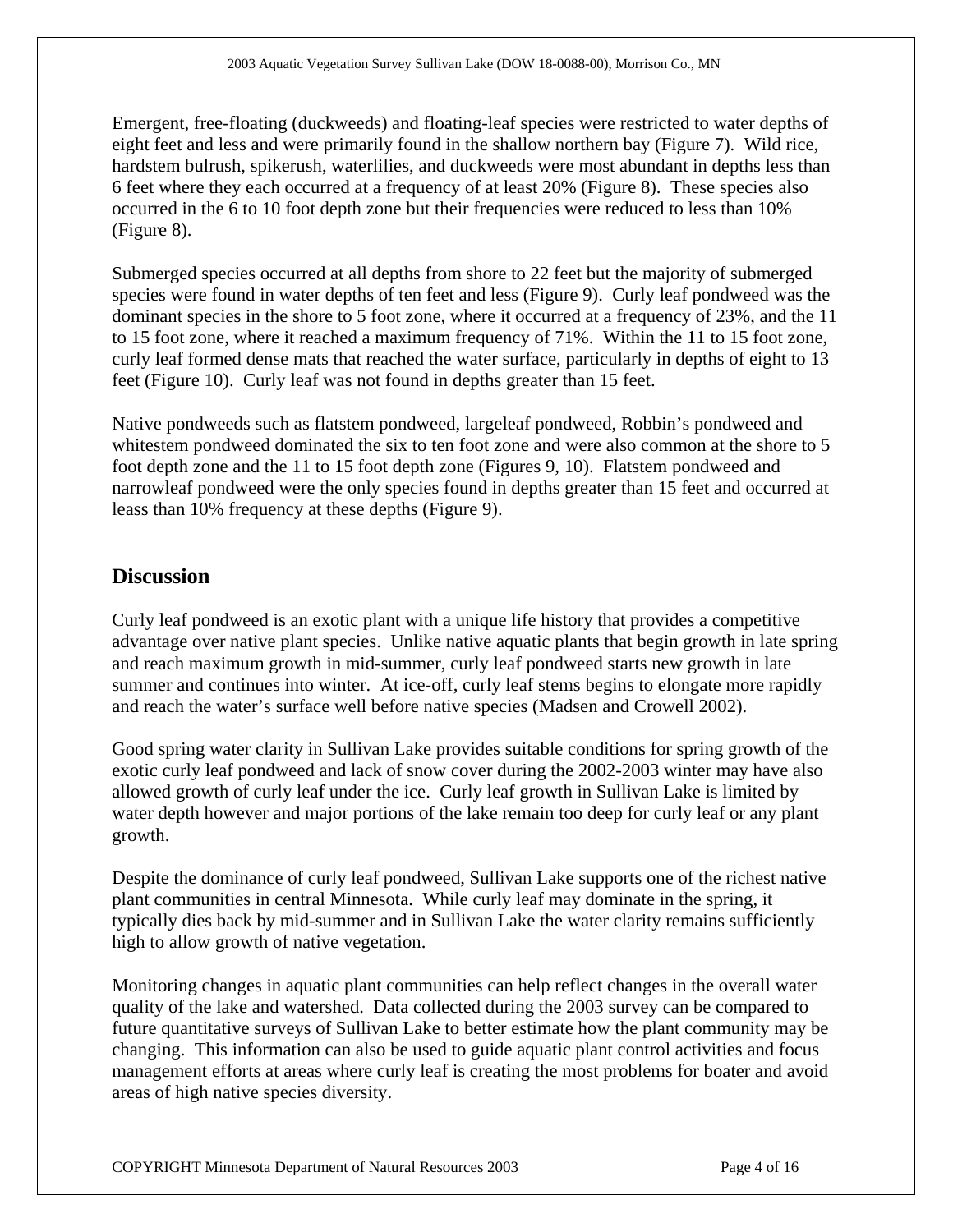## **Literature Cited**

- Crow, G.E. and C.B. Hellquist. 2000. Aquatic and wetland plants of Northeastern North America. 2 volumes. The University of Wisconsin Press.
- Madsen, J. D. (1999). "Point intercept and line intercept methods for aquatic plant management." *APCRP Technical Notes Collection* (TN APCRP-M1-02). U.S. Army Engineer Research and Development Center, Vicksburg, MS. www.wes.army.mil/el/aqua.
- Madsen, J.D. and W. Crowell. Curlyleaf pondweed (Potamogeton crispus L.). Lakeline. Spring 2002. pp 31-32.
- MPCA. 2003. Minnesota Pollution Control Agency website. Lake Water Quality Assessment Program. <http://data.pca.state.mn.us/cgi-bin/lkwq95ReadFull.pl?lakeid=18-0374>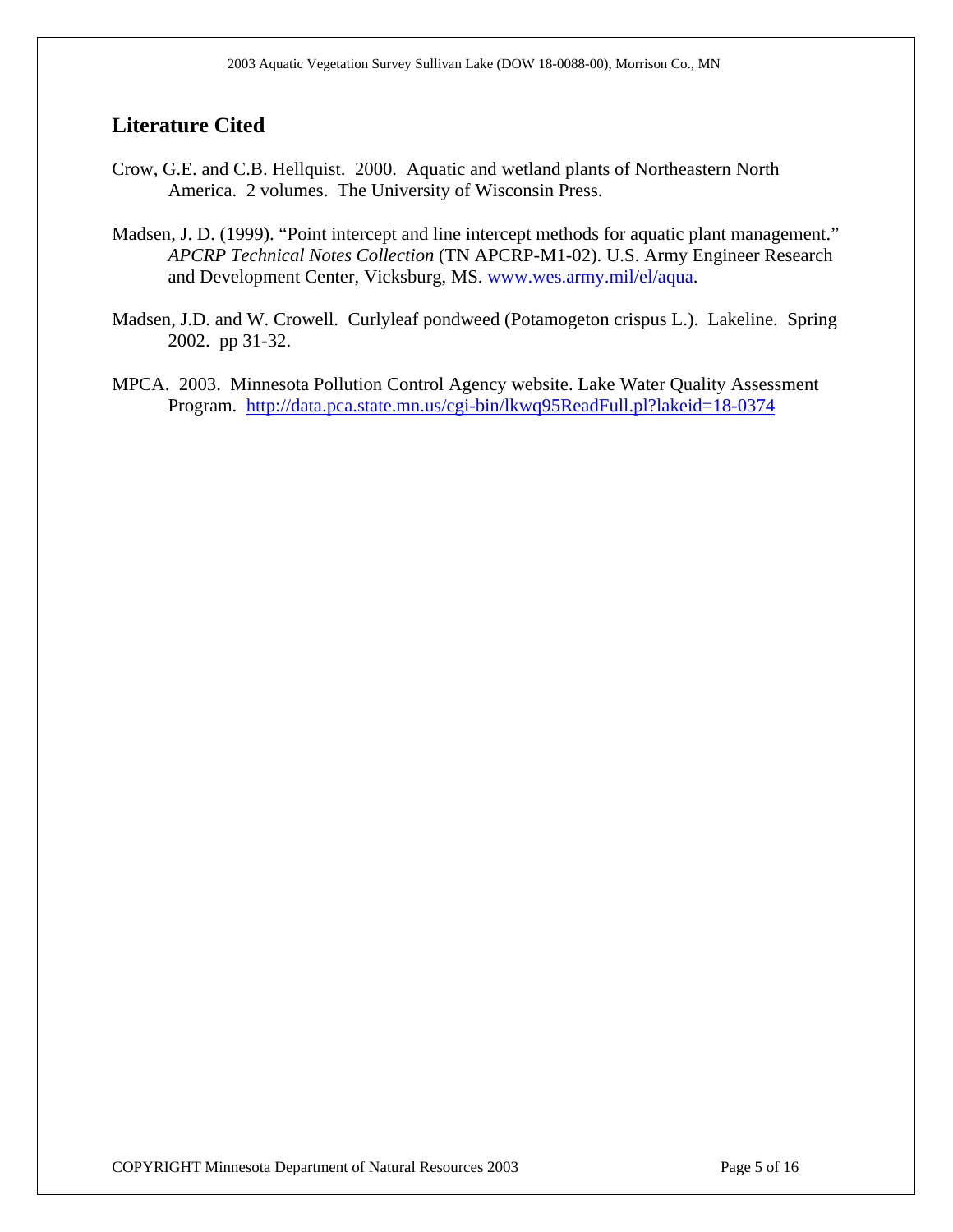# **Table 1. Aquatic plants of Sullivan Lake, MN 2003.**<br>\* = voucher specimen collected P = present in lake but not

 $P =$  present in lake but not in sample sites

| <b>Common Name</b>     | <b>Scientific Name</b>    | 2003           |
|------------------------|---------------------------|----------------|
| Coontail               | Ceratophyllum demersum    | 13             |
| muskgrass              | Chara sp.                 | $\mathbf{1}$   |
| Canada waterweed       | Elodea canadensis         | $\overline{c}$ |
| Water marigold         | Megaladonta beckii        | $\overline{5}$ |
| Northern watermilfoil  | Myriophyllum sibiricum    | 6              |
| Bushy pondweed         | Najas flexilis            | $\overline{6}$ |
| Stonewort              | Nitella sp.               | $\overline{4}$ |
| Largeleaf pondweed     | Potamogeton amplifolius   | 17             |
| Curly leaf pondweed    | Potamogeton crispus       | 27             |
| Variable pondweed      | Potamogeton gramineus     | 11             |
| Illinois pondweed      | Potamogeton illinoensis   | 9              |
| Whitestem pondweed     | Potamogeton praelongus    | 14             |
| Clasping leaf pondweed | Potamogeton richardsonii  | $\overline{2}$ |
| Robbin's pondweed      | Potamogeton robbinsii     | 17             |
| Flatstem pondweed      | Potamogeton zosteriformis | 18             |
| Narrowleaf pondweed    | Potamogeton sp.           | 3              |
| White water buttercup  | Ranunculus sp.            | $\overline{4}$ |
| Greater bladderwort    | Utricularia vulgaris      | $\mathbf{p}$   |
| Wild celery            | Vallisneria americana     | 6              |
| Water stargrass        | Zosterella dubia          | $\overline{4}$ |
|                        |                           |                |
| Floating leaf pondweed | Potamogeton natans        | 1              |
| Yellow waterlily       | Nuphar variegata          | 4              |
| White waterlily        | Nymphaea odorata          | $\overline{2}$ |
|                        |                           |                |
| Lesser duckweed        | Lemna minor               | $\overline{4}$ |
| Star duckweed          | Lemna trisulca            | 6              |
| Greater duckweed       | Spirodela polyrhiza       | $\overline{4}$ |
|                        |                           |                |
| Sweet flag             | Acorus calamus            | 1              |
| Spikerush              | Eleocharis sp.            | 5              |
| Horsetail              | Equisetum                 | $\overline{1}$ |
| Broad-leaf arrowhead   | Sagittaria sp             | p              |
| Hardstem Bulrush       | Scirpus acutus            | $\overline{9}$ |
| <b>Burreed</b>         | Sparganium sp.            | $\mathbf{p}$   |
| Wild Rice              | Zizania palustris         | 9              |
| Broad-leaf cattail     | Typha latifolia           | p              |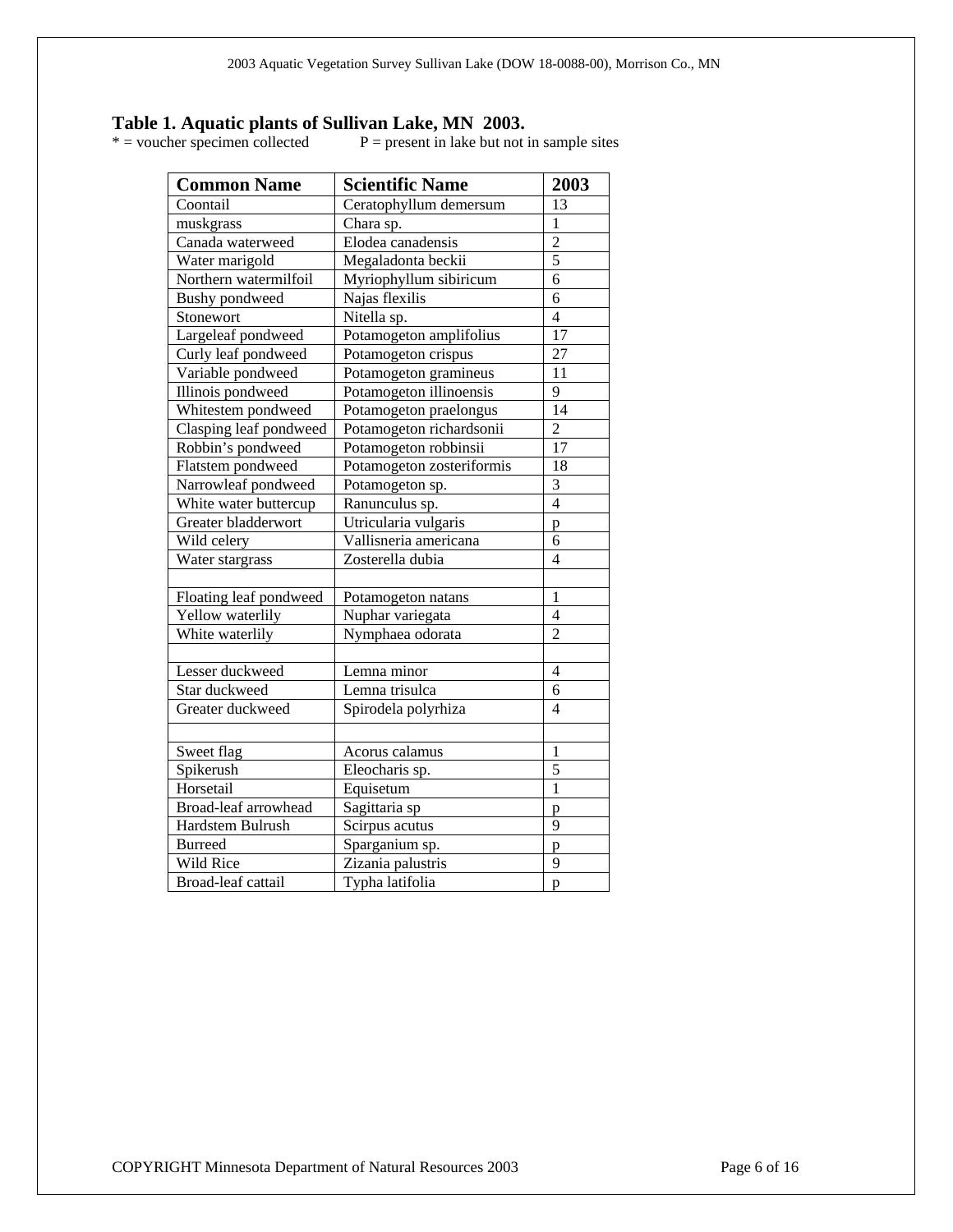

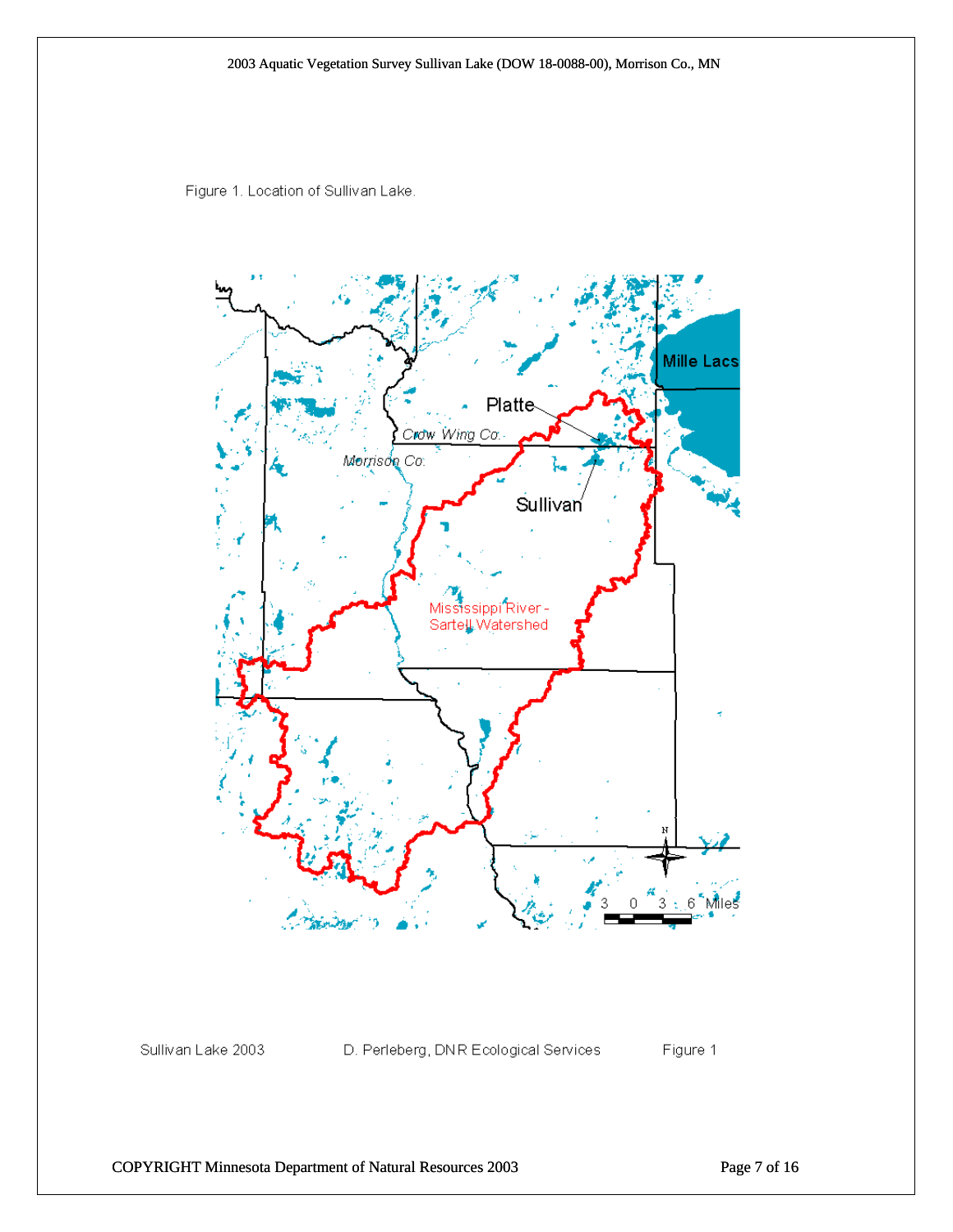



D. Perleberg, DNR Ecological Services. 9/2003

COPYRIGHT Minnesota Department of Natural Resources 2003 Page 8 of 16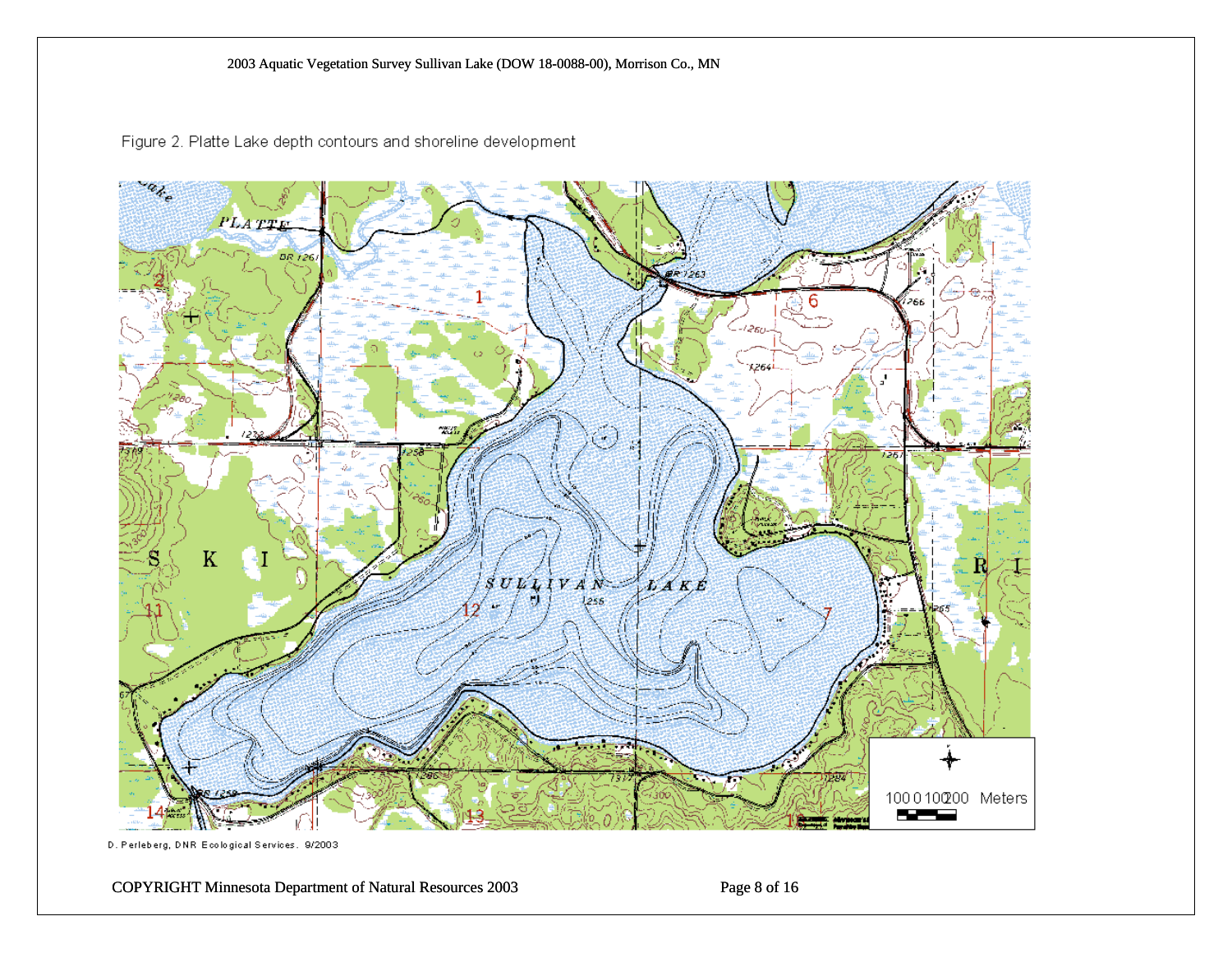2003 Aquatic Vegetation Survey Sullivan Lake (DOW 18-0088-00), Morrison Co., MN

Figure 3. Sullivan Lake 2003 Vegetation sample points.

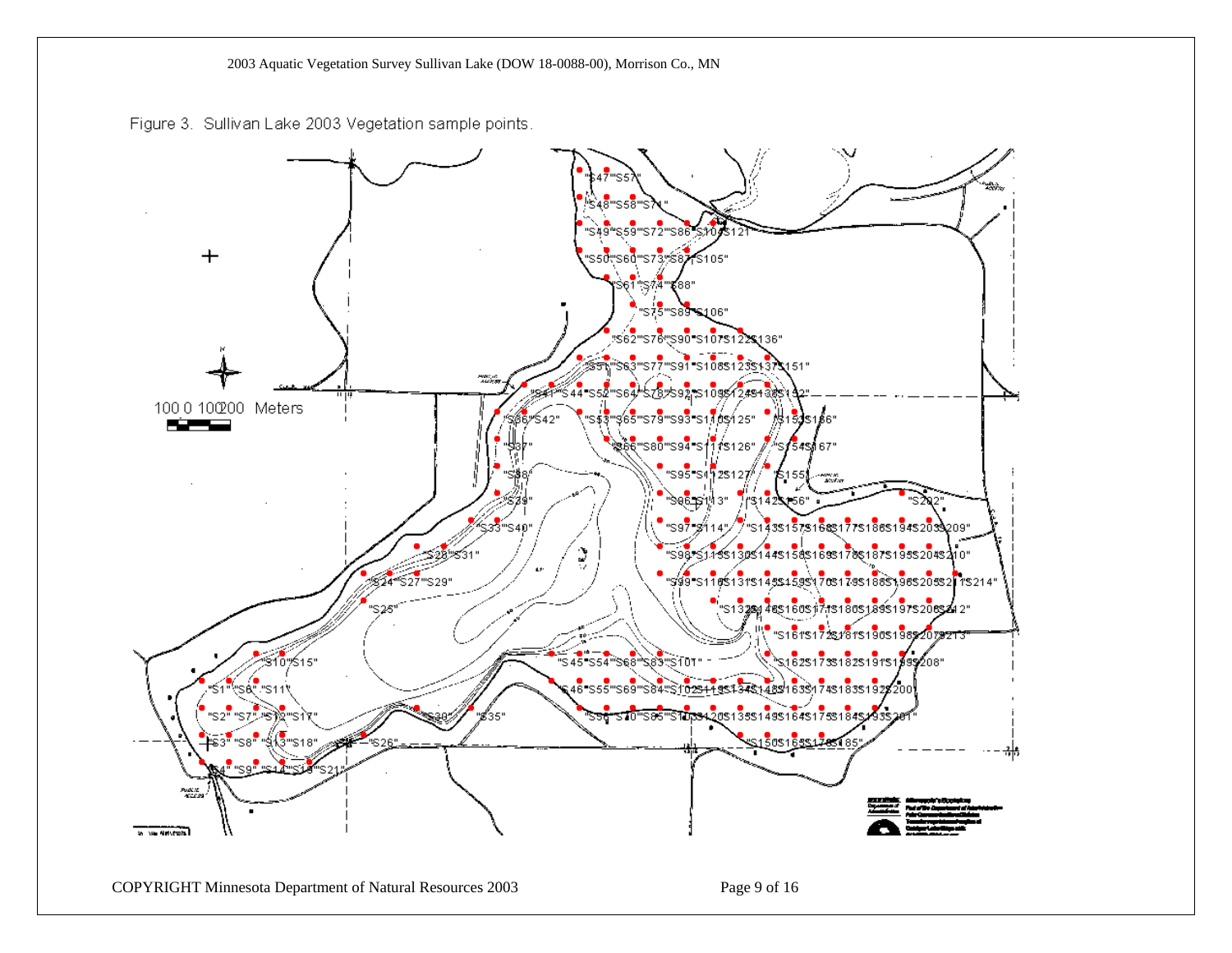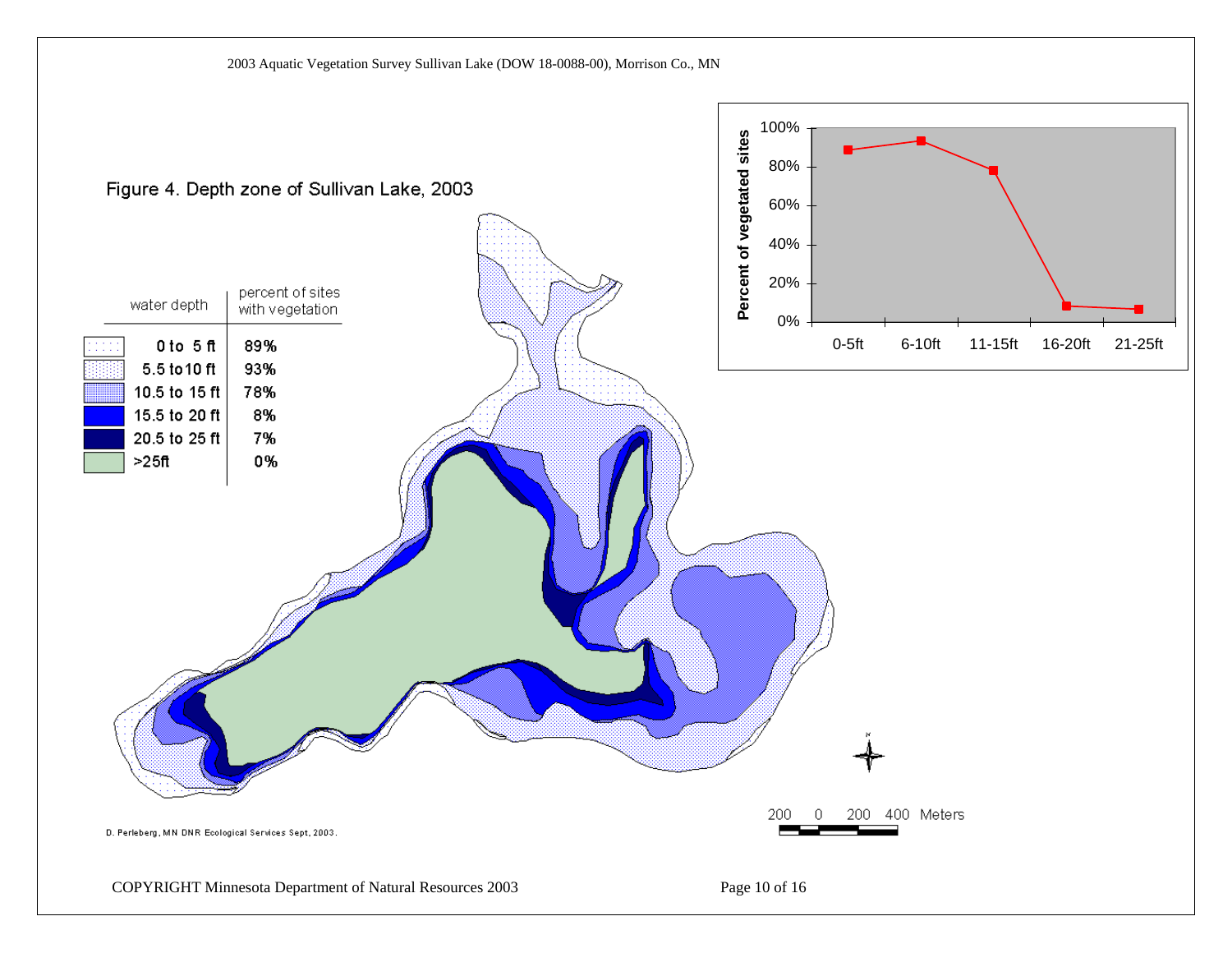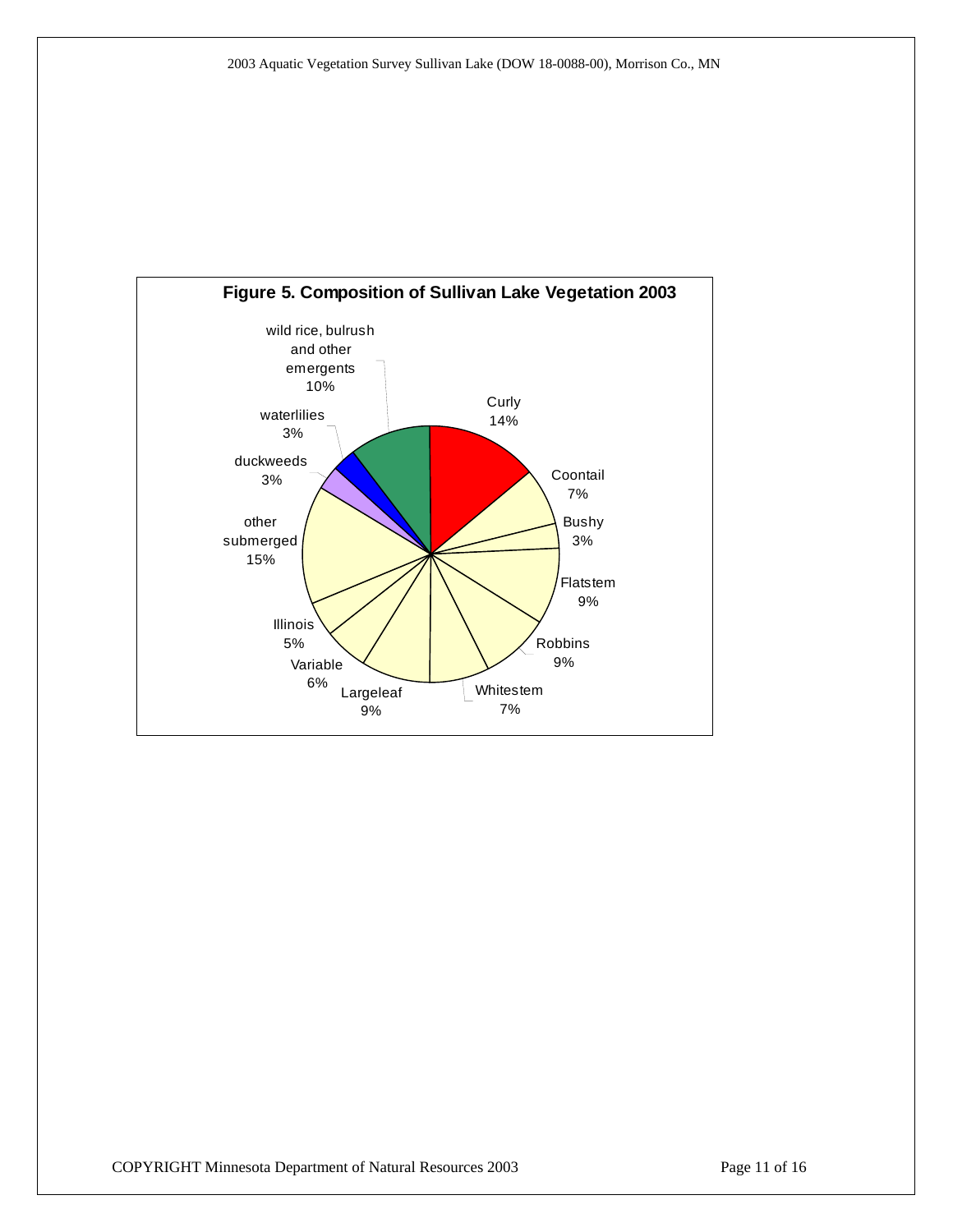2003 Aquatic Vegetation Survey Sullivan Lake (DOW 18-0088-00), Morrison Co., MN



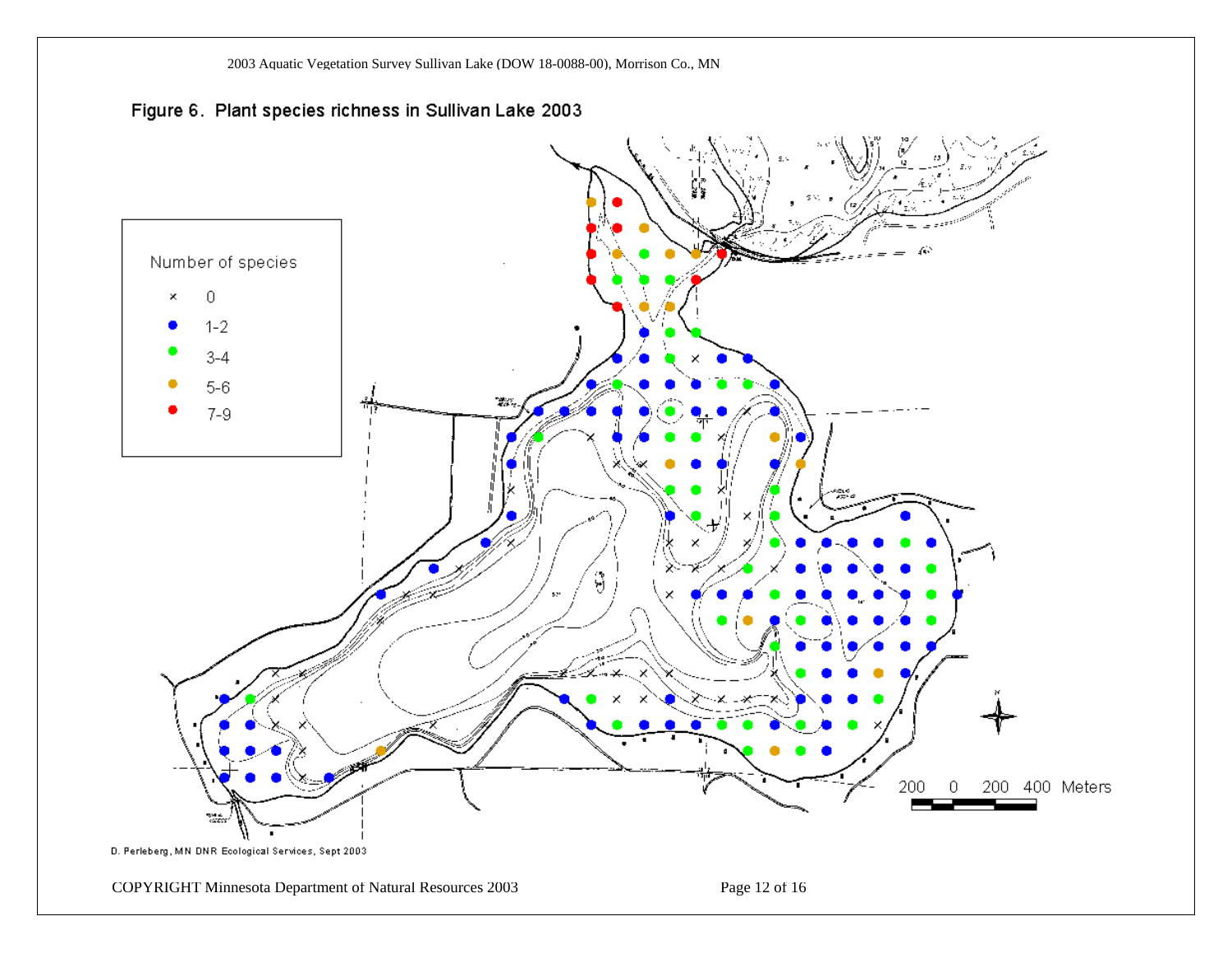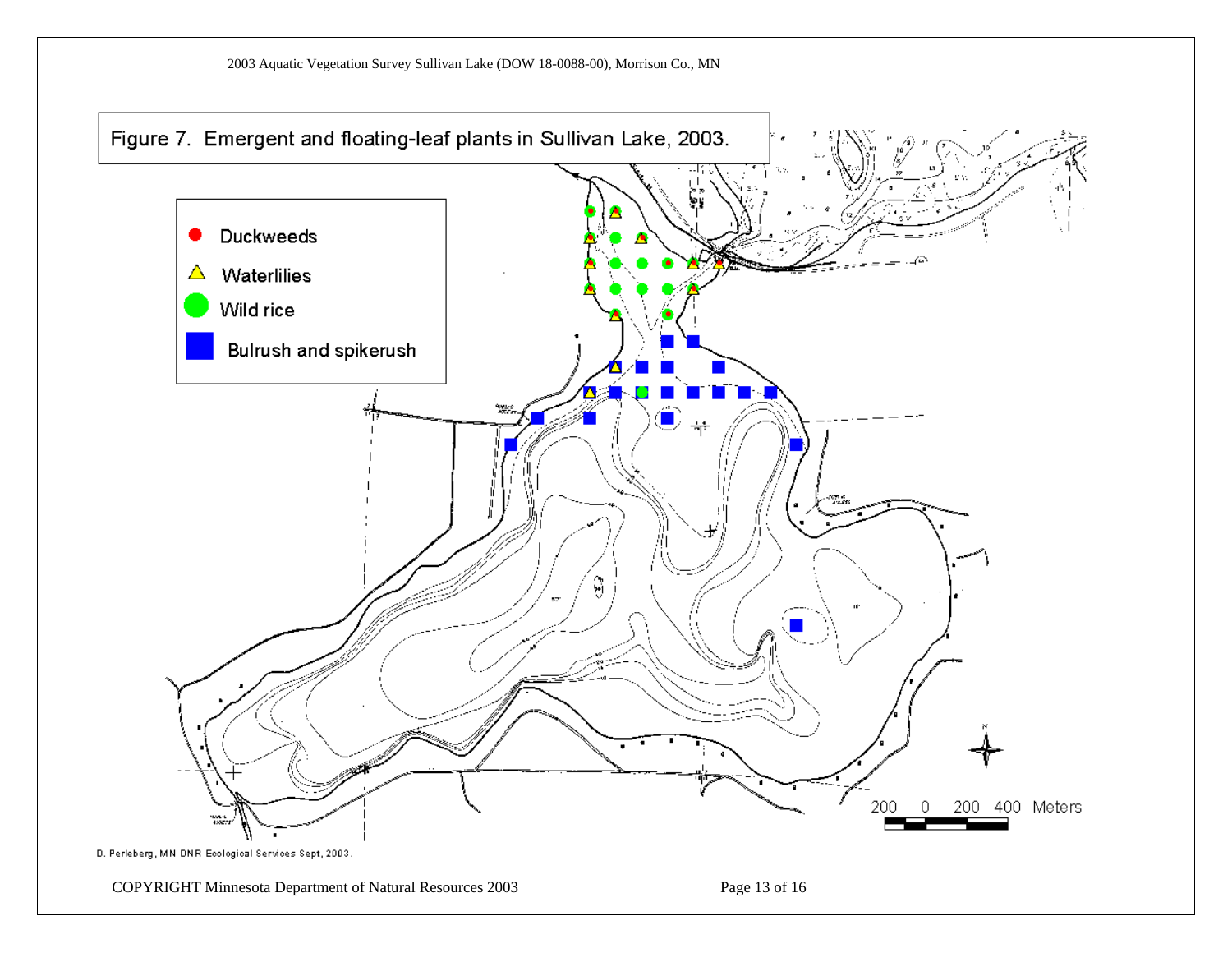

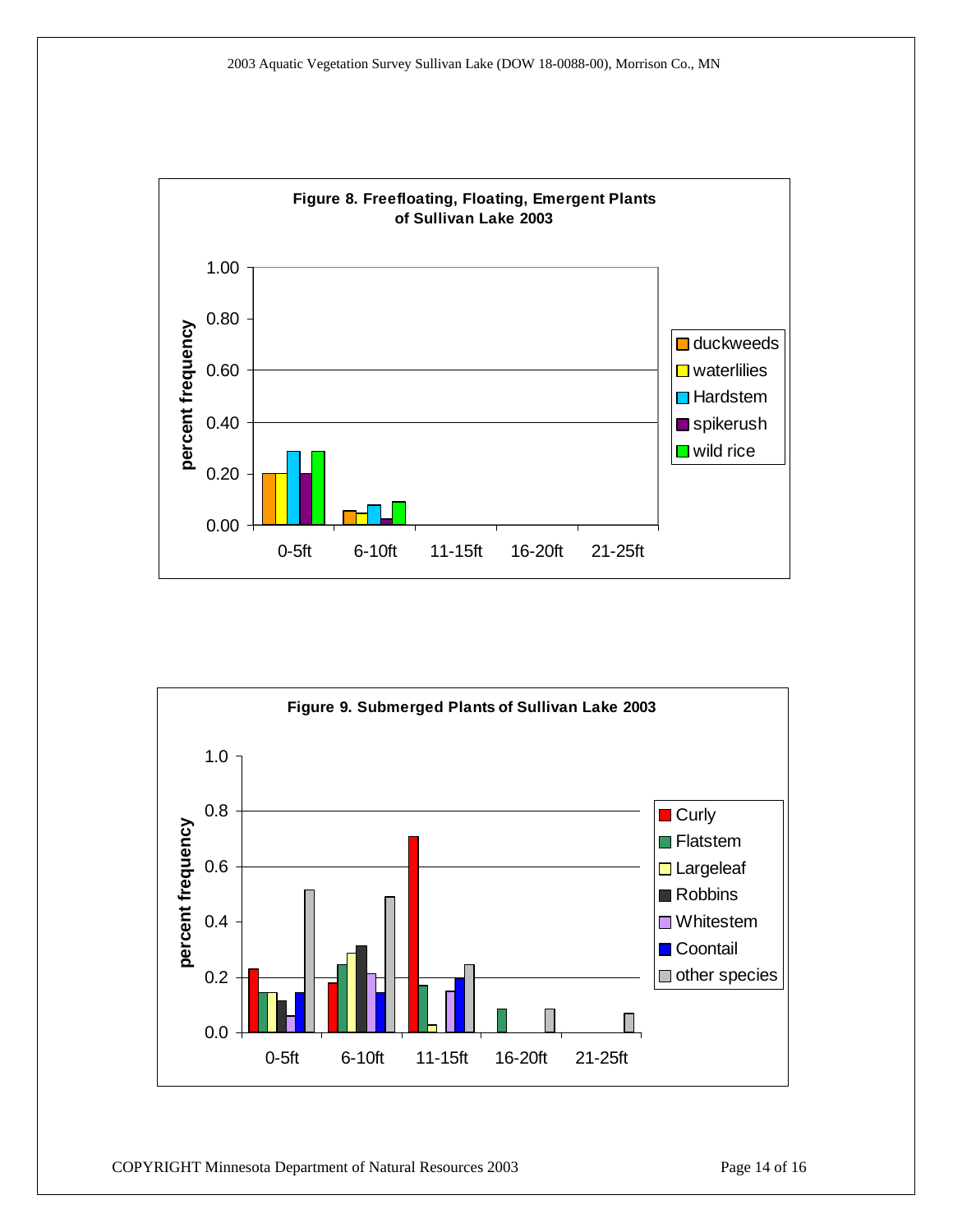

COPYRIGHT Minnesota Department of Natural Resources 2003 Page 15 of 16